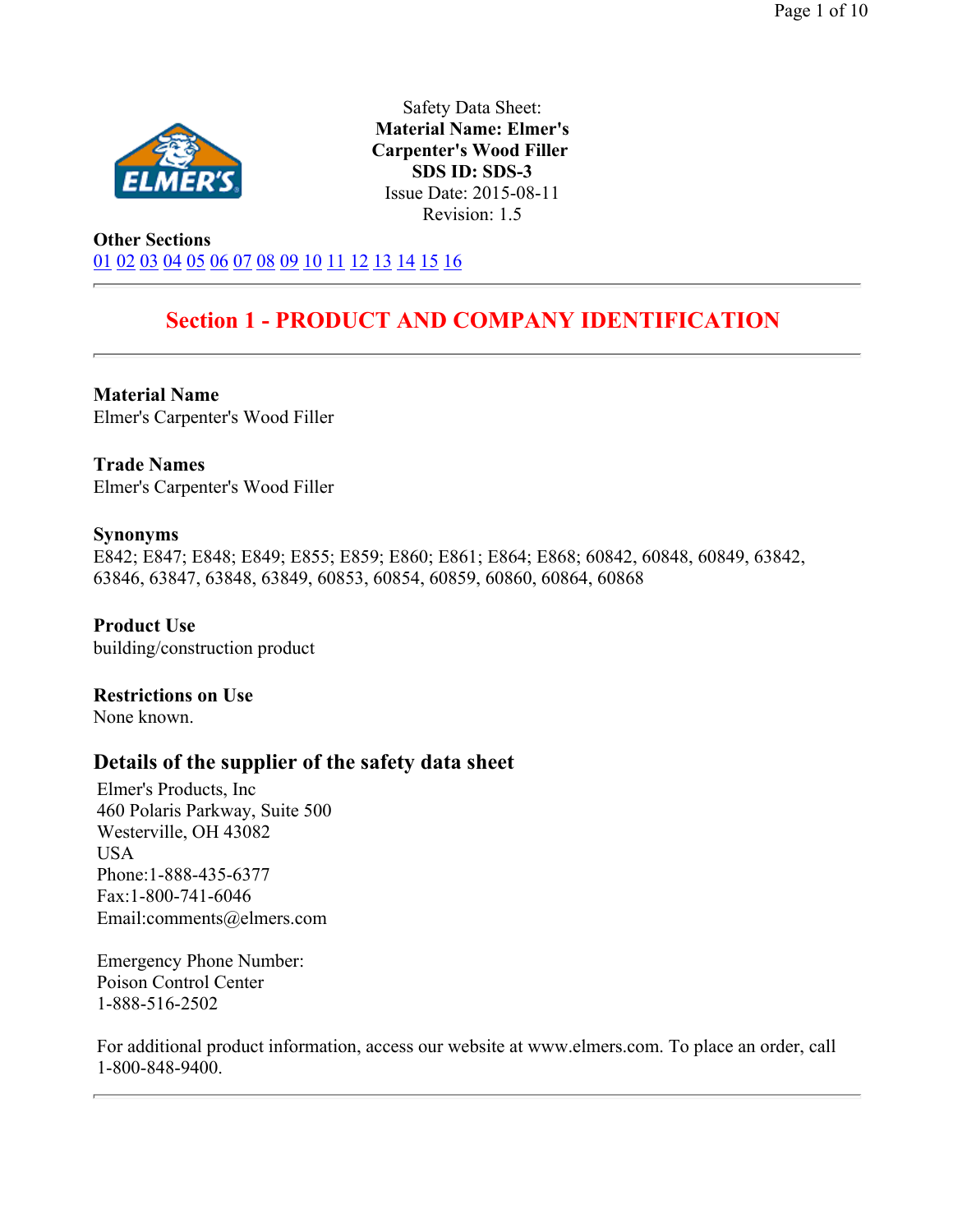# **Section 2 - HAZARDS IDENTIFICATION**

# **Classification in accordance with paragraph (d) of 29 CFR 1910.1200.**

None needed according to classification criteria

# **GHS Label Elements**

**Symbol(s)**  None needed according to classification criteria

**Signal Word**  None needed according to classification criteria

**Hazard Statement(s)**  None needed according to classification criteria

## **Precautionary Statement(s)**

#### **Prevention**

None needed according to classification criteria

#### **Response**

None needed according to classification criteria

#### **Storage**

None needed according to classification criteria

#### **Disposal**

Dispose of contents/container in accordance with local/regional/national/international regulations

# **Section 3 - COMPOSITION / INFORMATION ON INGREDIENTS**

| A. | <b>Component Name</b>   | Percent |  |
|----|-------------------------|---------|--|
|    | Non-hazardous substance |         |  |

# **Section 4 - FIRST AID MEASURES**

## **Inhalation**

If adverse effects occur, remove to uncontaminated area. May cause discomfort with contact. If discomfort persists, contact a physician.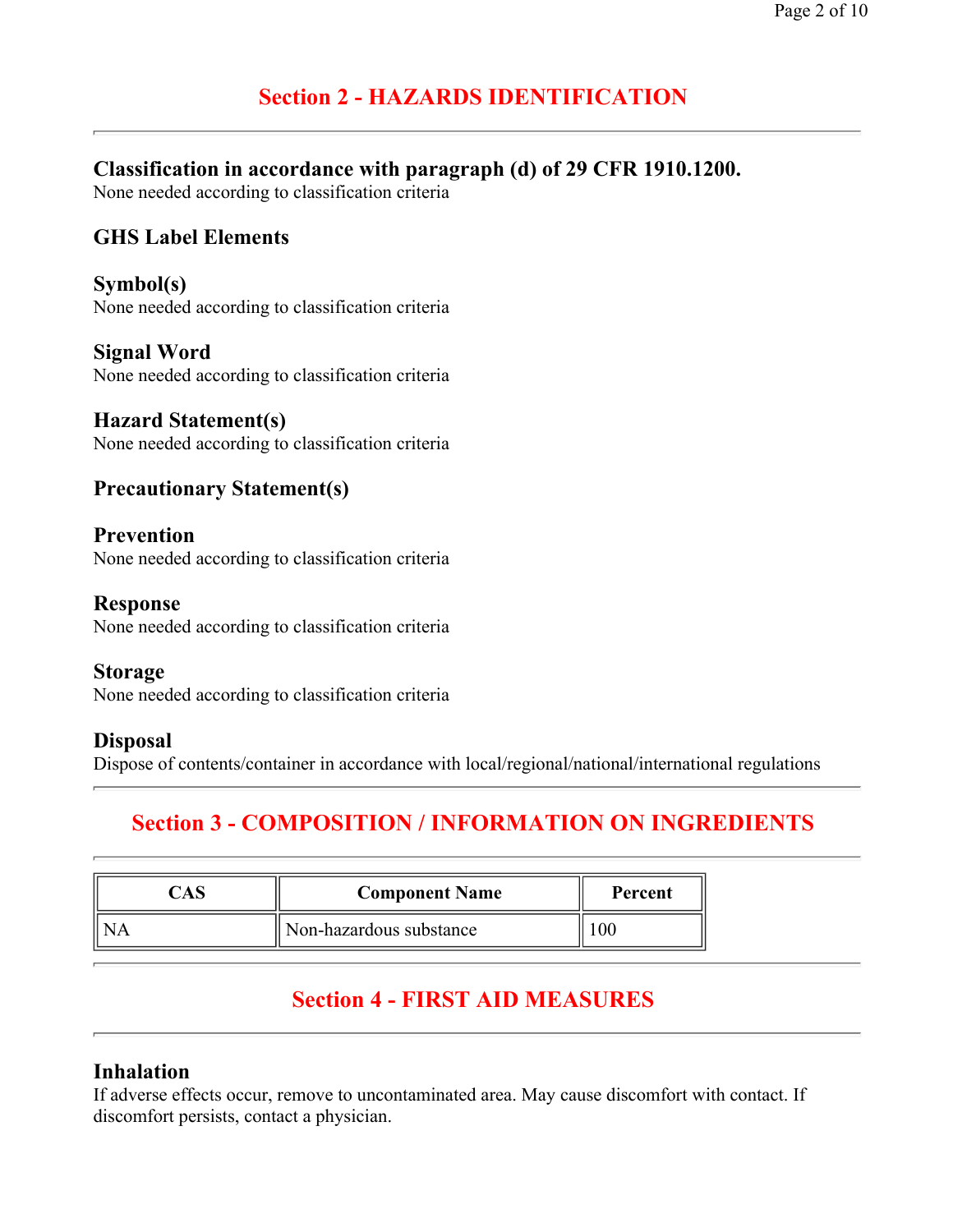## **Skin**

If on skin, wash immediately with plenty of soap and water. Get medical attention if irritation develops.

## **Eyes**

Remove contact lenses, if present and easy to do. IMMEDIATELY wash with large amounts of warm water, occasionally lifting upper and lower lids, until no evidence of chemical remains (at least 15-20 minutes). Get medical attention immediately.

## **Ingestion**

Rinse mouth thoroughly with water. Never give anything by mouth to an unconscious or convulsive person. Do NOT induce vomiting. Immediately call a POISON CENTER or doctor/physician.

# **Most Important Symptoms/Effects**

**Acute** 

No information on significant adverse effects.

## **Delayed**

No information on significant adverse effects.

# **Section 5 - FIRE FIGHTING MEASURES**

# **Extinguishing Media**

#### **Suitable Extinguishing Media**

carbon dioxide, regular dry chemical, regular foam, water

#### **Unsuitable Extinguishing Media**

None known.

# **Hazardous Combustion Products**

oxides of carbon

# **Advice for firefighters**

Slight fire hazard.

## **Fire Fighting Measures**

Move container from fire area if it can be done without risk. Avoid inhalation of material or combustion by-products. Stay upwind and keep out of low areas.

# **Section 6 - ACCIDENTAL RELEASE MEASURES**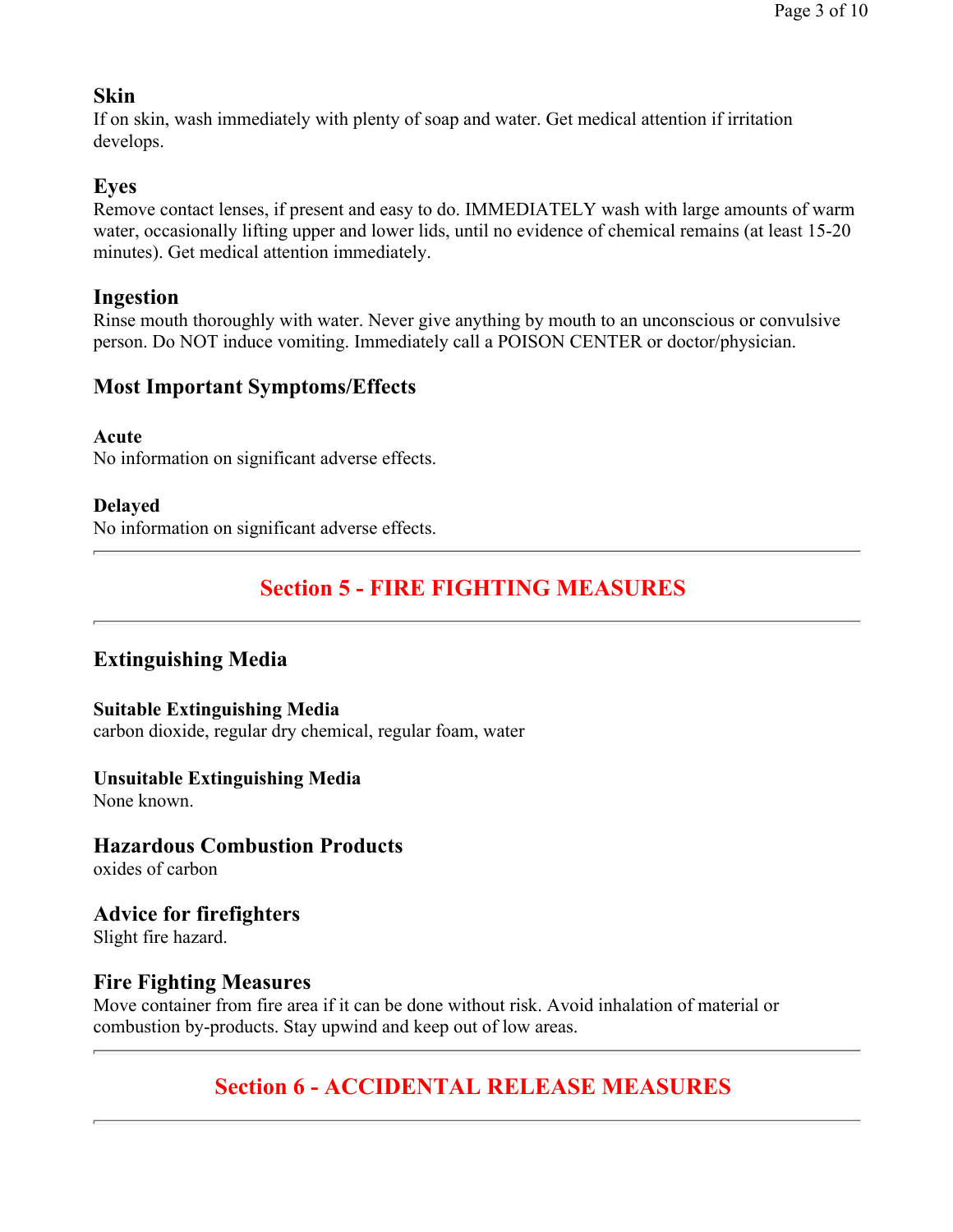## **Personal Precautions, Protective Equipment and Emergency Procedures**

Wear personal protective clothing and equipment. See Section 8 for personal protection information.

## **Methods and Materials for Containment and Cleaning Up**

Stop leak if possible without personal risk. Absorb with earth, sand or other non-combustible material and transfer to container. Collect spilled material in appropriate container for disposal.

# **Section 7 - HANDLING AND STORAGE**

## **Precautions for Safe Handling**

Use only with adequate ventilation. Wash thoroughly after handling.

#### **Conditions for Safe Storage, Including any Incompatibilities**

None needed according to classification criteria Store in accordance with all current regulations and standards. Protect from freezing. Keep separated from incompatible substances.

# **Section 8 - EXPOSURE CONTROLS / PERSONAL PROTECTION**

#### **Component Exposure Limits**

ACGIH, NIOSH, EU, OSHA (US) and Mexico have not developed exposure limits for any of this product's components

#### **Biological limit value**

There are no biological limit values for any of this product's components.

#### **Engineering Controls**

Provide local exhaust ventilation system. Ensure compliance with applicable exposure limits.

#### **Individual Protection Measures, such as Personal Protective Equipment**

#### **Eye/face protection**

Wear splash resistant safety goggles. When sanding: Wear safety glasses or safety goggles, with a faceshield, as appropriate. Provide an emergency eye wash fountain and quick drench shower in the immediate work area.

#### **Skin Protection**

Wear appropriate chemical resistant clothing.

#### **Respiratory Protection**

Under conditions of frequent use or heavy exposure, respiratory protection may be needed. Respiratory protection is ranked in order from minimum to maximum. Consider warning properties before use. Any chemical cartridge respirator with organic vapor cartridge(s). Any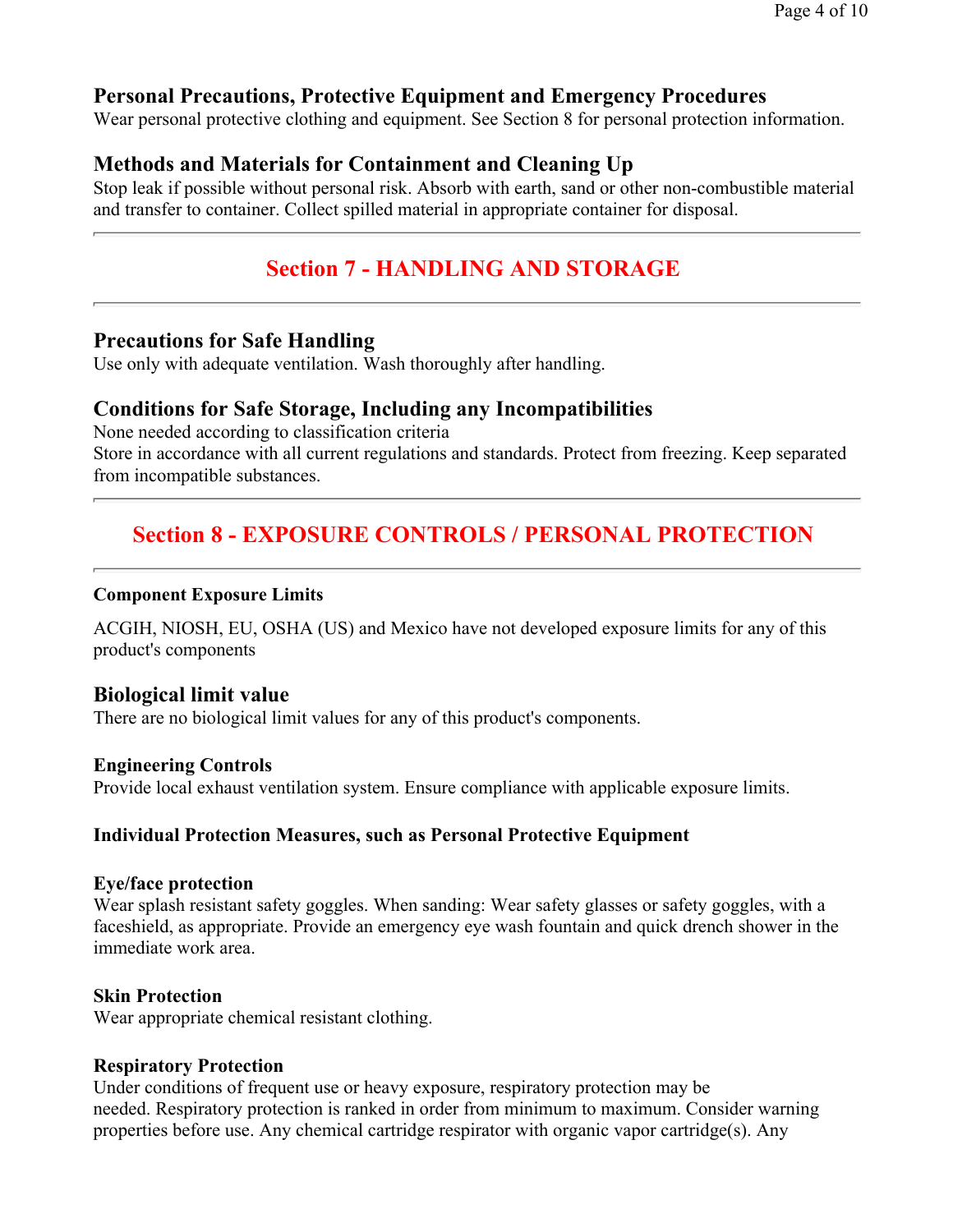chemical cartridge respirator with a full facepiece and organic vapor cartridge(s). Any air-purifying respirator with a full facepiece and an organic vapor canister. For Unknown Concentrations or Immediately Dangerous to Life or Health -. Any supplied-air respirator with a full facepiece that is operated in a pressure-demand or other positive-pressure mode in combination with an auxiliary selfcontained breathing apparatus operated in pressure-demand or other positive-pressure mode. Any selfcontained breathing apparatus that has a full facepiece and is operated in a pressure-demand or other positive-pressure mode.

#### **Glove Recommendations**

Wear appropriate chemical resistant gloves.

# **Section 9 - PHYSICAL AND CHEMICAL PROPERTIES**

| Appearance                      | paste                | <b>Physical State</b>                            | Liquid           |
|---------------------------------|----------------------|--------------------------------------------------|------------------|
| Odor                            | mild acrylic<br>odor | Color                                            | various colors   |
| <b>Odor Threshold</b>           | Not available        | pH                                               | $8.3 - 9.2$      |
| <b>Melting Point</b>            | Not available        | <b>Boiling Point</b>                             | 100 °C           |
| <b>Freezing point</b>           | 0 °C                 | <b>Evaporation Rate</b>                          | Not available    |
| <b>Boiling Point Range</b>      | Not available        | <b>Flammability (solid, gas)</b>                 | Not<br>flammable |
| <b>Autoignition</b>             | Not available        | <b>Flash Point</b>                               | Not available    |
| <b>Lower Explosive</b><br>Limit | Not available        | Decomposition                                    | Not available    |
| <b>Upper Explosive</b><br>Limit | Not available        | <b>Vapor Pressure</b>                            | Not available    |
| <b>Vapor Density (air=1)</b>    | Not available        | <b>Specific Gravity (water=1)</b>                | 1.309            |
| <b>Water Solubility</b>         | miscible             | <b>Partition coefficient:</b><br>n-octanol/water | Not available    |
| <b>Viscosity</b>                | Not available        | <b>Solubility (Other)</b>                        | Not available    |
| <b>Density</b>                  | Not available        | <b>Physical Form</b>                             | paste            |
| <b>Percent Solids</b>           | $76 - 80%$           |                                                  |                  |

# **Section 10 - STABILITY AND REACTIVITY**

**Reactivity**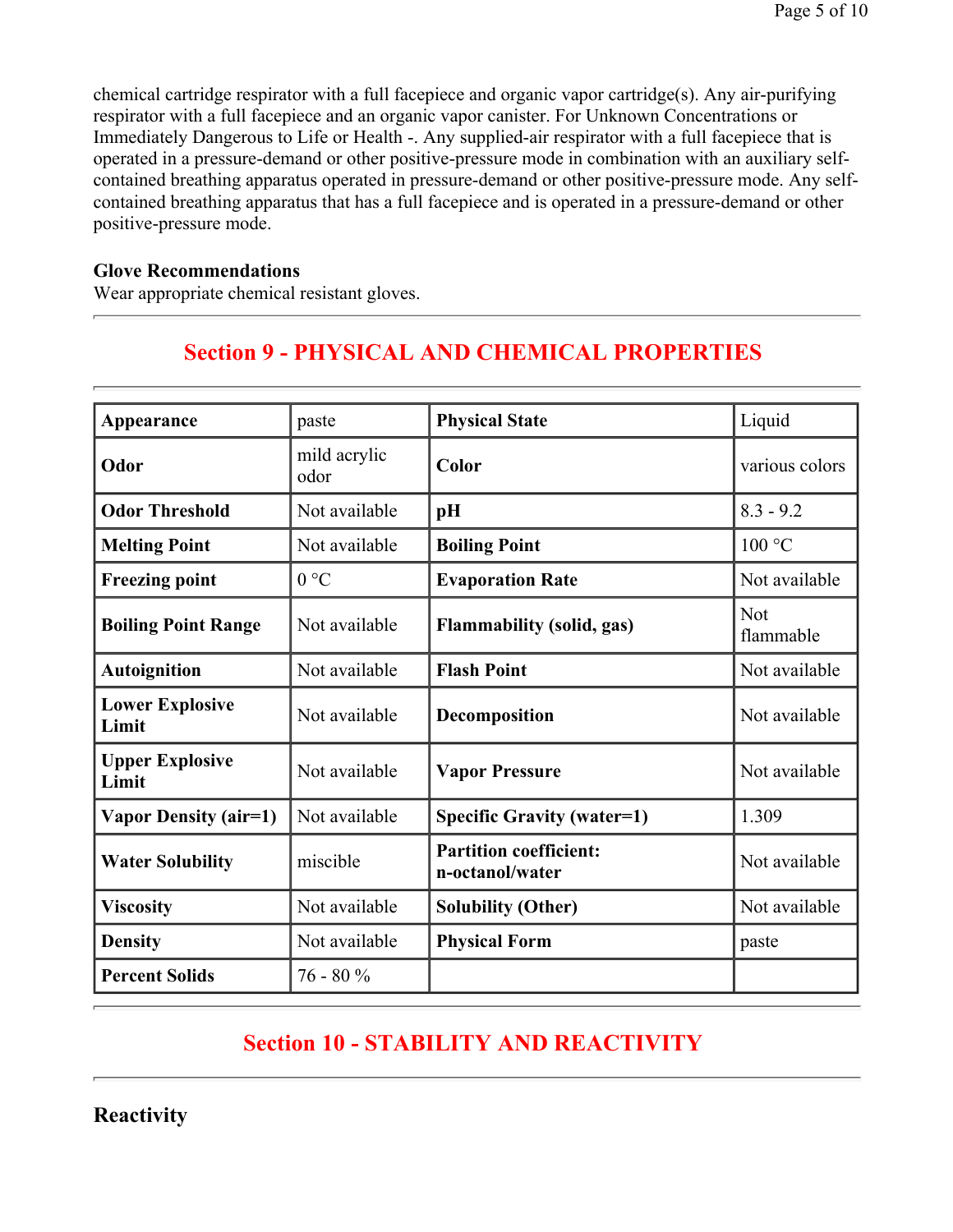No hazard expected.

**Chemical Stability**  Stable at normal temperatures and pressure.

### **Possibility of Hazardous Reactions**

Will not polymerize.

**Conditions to Avoid**  Avoid heat, flames, sparks and other sources of ignition. Avoid contact with incompatible materials.

## **Incompatible Materials**

strong oxidizing materials.

### **Hazardous decomposition products**

## **Combustion**

oxides of carbon

# **Section 11 - TOXICOLOGICAL INFORMATION**

## **Information on Likely Routes of Exposure**

**Inhalation**  No information on significant adverse effects.

**Skin Contact** 

No information on significant adverse effects.

**Eye Contact**  May cause irritation.

**Ingestion**  No information on significant adverse effects.

## **Acute and Chronic Toxicity**

## **Component Analysis - LD50/LC50**

The components of this material have been reviewed in various sources and no selected endpoints have been identified

## **Immediate Effects**

No information on significant adverse effects.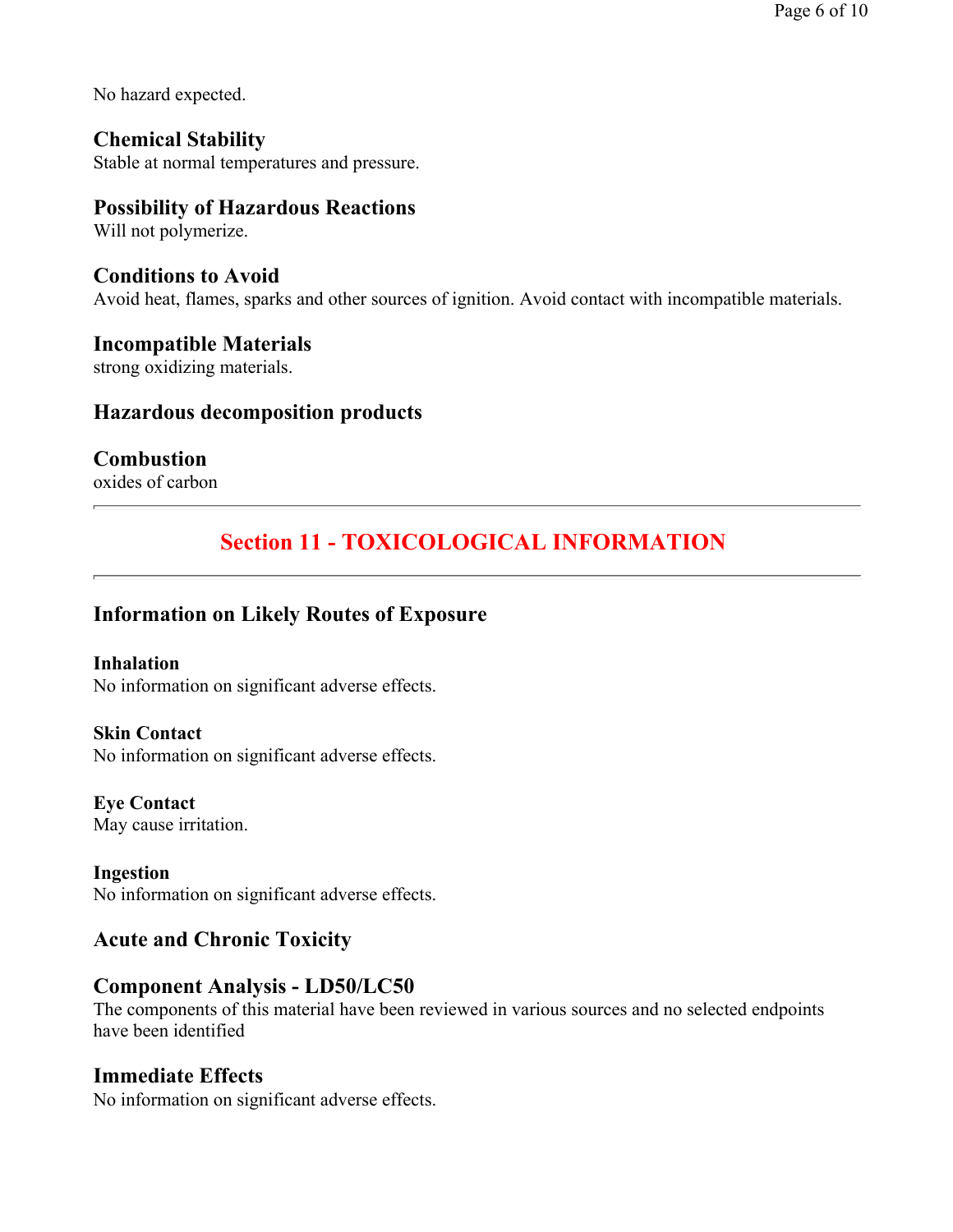**Delayed Effects**  No information on significant adverse effects.

**Irritation/Corrosivity Data**  No information on significant adverse effects.

**Respiratory Sensitization**  No information available for the product.

**Dermal Sensitization**  No information available for the product.

**Component Carcinogenicity** None of this product's components are listed by ACGIH, IARC, NTP, DFG or OSHA

**Germ Cell Mutagenicity**  No information available for the product.

**Tumorigenic Data**  No data available

**Reproductive Toxicity**  No information available for the product.

# **Specific Target Organ Toxicity - Single Exposure**

No target organs identified.

**Specific Target Organ Toxicity - Repeated Exposure** 

No target organs identified.

# **Aspiration hazard**

No data available.

# **Medical Conditions Aggravated by Exposure**

No data available.

# **Section 12 - ECOLOGICAL INFORMATION**

# **Component Analysis - Aquatic Toxicity**

No LOLI ecotoxicity data are available for this product's components

# **Persistence and Degradability**

No information available for the product.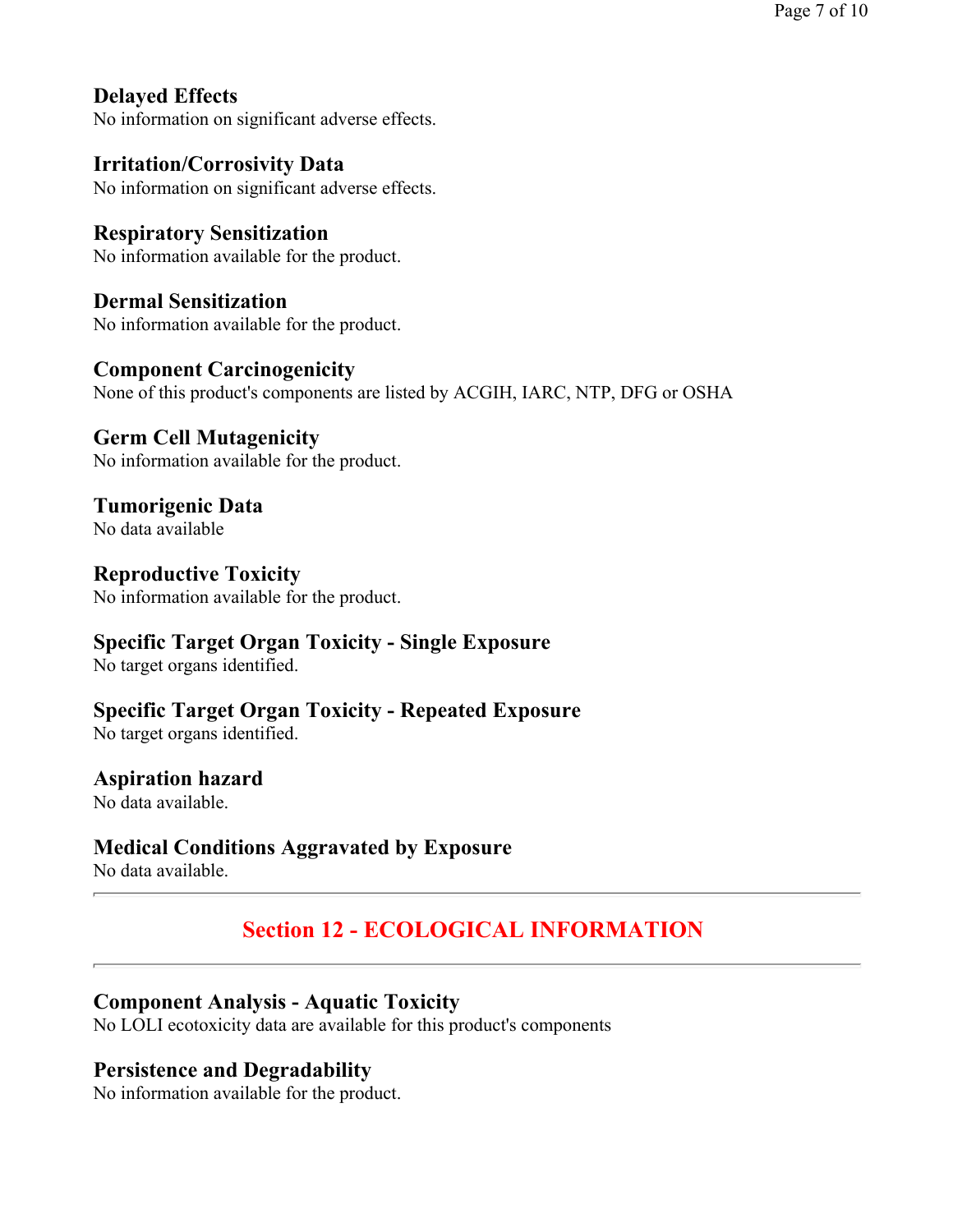# **Bioaccumulative Potential**

No information available for the product.

### **Biodegradation**

No information available for the product.

# **Section 13 - DISPOSAL CONSIDERATIONS**

#### **Disposal Methods**

Dispose in accordance with all applicable regulations.

#### **Component Waste Numbers**

The U.S. EPA has not published waste numbers for this product's components

# **Section 14 - TRANSPORT INFORMATION**

**US DOT Information**: **UN/NA #:** Not regulated.

#### **TDG Information: UN#:** Not regulated.

# **Section 15 - REGULATORY INFORMATION**

#### **U.S. Federal Regulations**

None of this products components are listed under SARA Sections 302/304 (40 CFR 355 Appendix A), SARA Section 313 (40 CFR 372.65), CERCLA (40 CFR 302.4), TSCA 12(b), or require an OSHA process safety plan. **SARA Section 311/312 (40 CFR 370 Subparts B and C) Acute Health:** No **Chronic Health:** No **Fire:** No **Pressure:** No **Reactivity:** No

#### **U.S. State Regulations**

None of this product's components are listed on the state lists from CA, MA, MN, NJ or PA

## **Not listed under California Proposition 65**

#### **Canada Regulations**

This product has been classified in accordance with the criteria of the Controlled Products Regulations (CPR) and the MSDS contains all of the information required by the CPR.

## **Canadian WHMIS Ingredient Disclosure List (IDL)**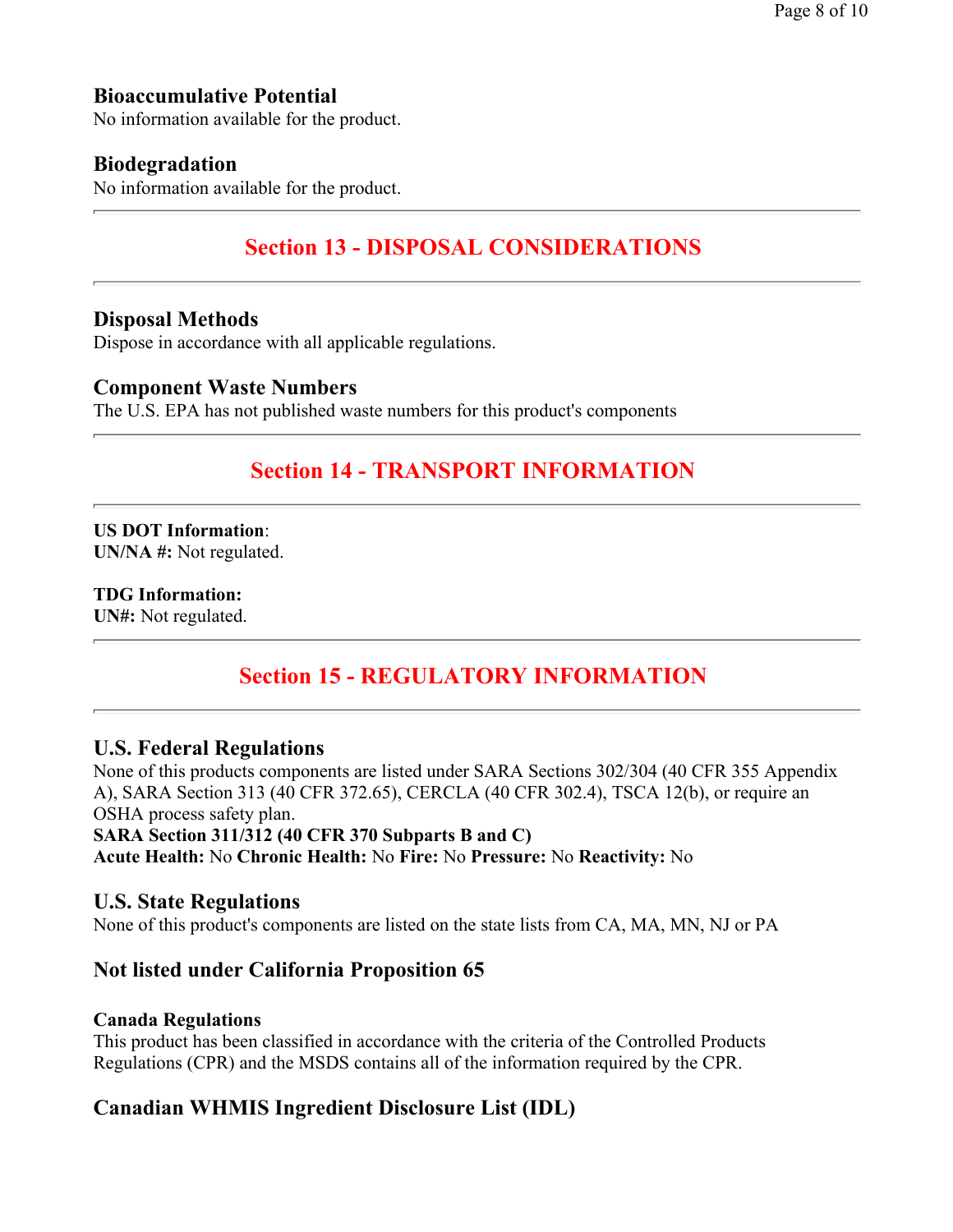The components of this product are either not listed on the IDL or are present below the threshold limit listed on the IDL.

#### **WHMIS Classification**

Not a Controlled Product under Canada's Workplace Hazardous Material Information System.

## **Component Analysis - Inventory**

#### **U.S. Inventory (TSCA)**

All the components of this substance are listed on or are exempt from the inventory.

# **Section 16 - OTHER INFORMATION**

#### **NFPA Ratings**

Health: 1 Fire: 1 Reactivity: 0 Hazard Scale:  $0 =$  Minimal  $1 =$  Slight  $2 =$  Moderate  $3 =$  Serious  $4 =$  Severe

## **Summary of Changes**

New SDS: 08/07/2014

# **Key / Legend**

ACGIH - American Conference of Governmental Industrial Hygienists; ADR - European Road Transport; AU - Australia; BOD - Biochemical Oxygen Demand; C - Celsius; CA - Canada; CAS - Chemical Abstracts Service; CERCLA - Comprehensive Environmental Response, Compensation, and Liability Act; CLP - Classification, Labelling, and Packaging; CN - China; CPR - Controlled Products Regulations; DFG - Deutsche Forschungsgemeinschaft; DOT - Department of Transportation; DSD - Dangerous Substance Directive; DSL - Domestic Substances List; EEC - European Economic Community; EINECS - European Inventory of Existing Commercial Chemical Substances; EPA - Environmental Protection Agency; EU - European Union; F - Fahrenheit; IARC - International Agency for Research on Cancer; IATA - International Air Transport Association; ICAO - International Civil Aviation Organization; IDL - Ingredient Disclosure List; IDLH - Immediately Dangerous to Life and Health; IMDG - International Maritime Dangerous Goods; JP - Japan; Kow - Octanol/water partition coefficient; KR - Korea; LEL - Lower Explosive Limit; LLV - Level Limit Value; LOLI - List Of LIsts™ - ChemADVISOR's Regulatory Database; MAK - Maximum Concentration Value in the Workplace; MEL - Maximum Exposure Limits; NFPA - National Fire Protection Agency; NIOSH - National Institute for Occupational Safety and Health; NJTSR - New Jersey Trade Secret Registry; NTP - National Toxicology Program; NZ - New Zealand; OSHA - Occupational Safety and Health Administration; PH - Philippines; RCRA - Resource Conservation and Recovery Act; REACH- Registration, Evaluation, Authorisation, and restriction of Chemicals; RID - European Rail Transport; SARA - Superfund Amendments and Reauthorization Act; STEL - Short-term Exposure Limit; TDG - Transportation of Dangerous Goods; TSCA - Toxic Substances Control Act; TWA - Time Weighted Average; UEL - Upper Explosive Limit; US - United States.

# **Other Information**

# **Disclaimer:**